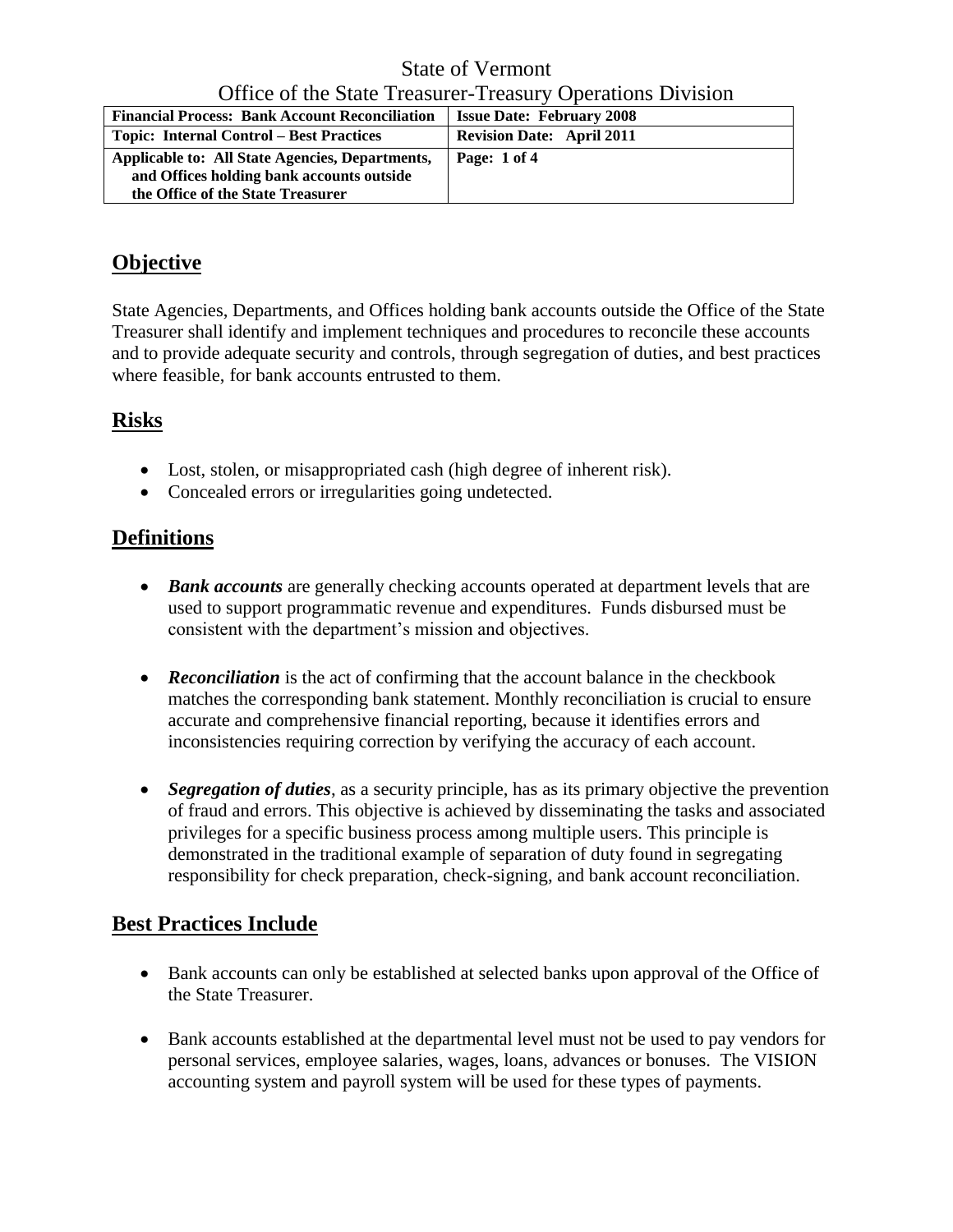#### State of Vermont Office of the State Treasurer-Treasury Operations Division

| <b>Financial Process: Bank Account Reconciliation</b>                                                                             | <b>Issue Date: February 2008</b> |
|-----------------------------------------------------------------------------------------------------------------------------------|----------------------------------|
| <b>Topic: Internal Control – Best Practices</b>                                                                                   | <b>Revision Date: April 2011</b> |
| Applicable to: All State Agencies, Departments,<br>and Offices holding bank accounts outside<br>the Office of the State Treasurer | Page: 2 of 4                     |

- Bank account funding levels should be sufficient to meet the normal operating needs of the department and the purpose of the bank account, and not in excess. Excess funds should be promptly transferred to State operating accounts and accounted for in the VISION accounting system.
- One employee should be assigned responsibility as custodian of the bank account with a designated back-up. Access to and the location of check books and other bank account records and information should be limited and restricted to only the designated custodians.
- The custodian must maintain a register which shall list all receipts, cash and copies of checks received, and for each disbursement, the payee, the date of disbursement, the amount, and the business purpose of the expenditure.
- The custodian must maintain and match a copy of the deposit slip with the bank deposit receipt for reconciliation with the monthly bank statement for all bank account deposits.
- Fully separate payment preparation duties, payment approval duties, and reconciliation duties whenever possible. If full separation is not possible due to staffing limitations, other mitigating controls must be in place and operating correctly.
- Restrictively endorse checks "For Deposit Only" upon receipt. Make frequent deposits (at least weekly).
- The custodian should be responsible for knowing which expenditures are allowable prior to disbursing funds.
- The custodian must reconcile the bank account within 30 days of each statement cutoff, sign and date the reconciliation, and submit it to a supervisor or manager for their review and approval signature. The supervisor or manager must review and sign the reconciliation promptly.
- Departments should perform reviews, at least annually, of the list of persons who are authorized signers on the bank account as maintained by the bank, and update this list promptly as needed. This must also be done each time there is a change in staff of a designated authorized signer on the bank account.
- Departments will maintain written procedures for all bank accounts activity. Procedures should address staff responsibilities (custodian duties), key activities, timelines, the safeguarding of the bank account, and reconciliation.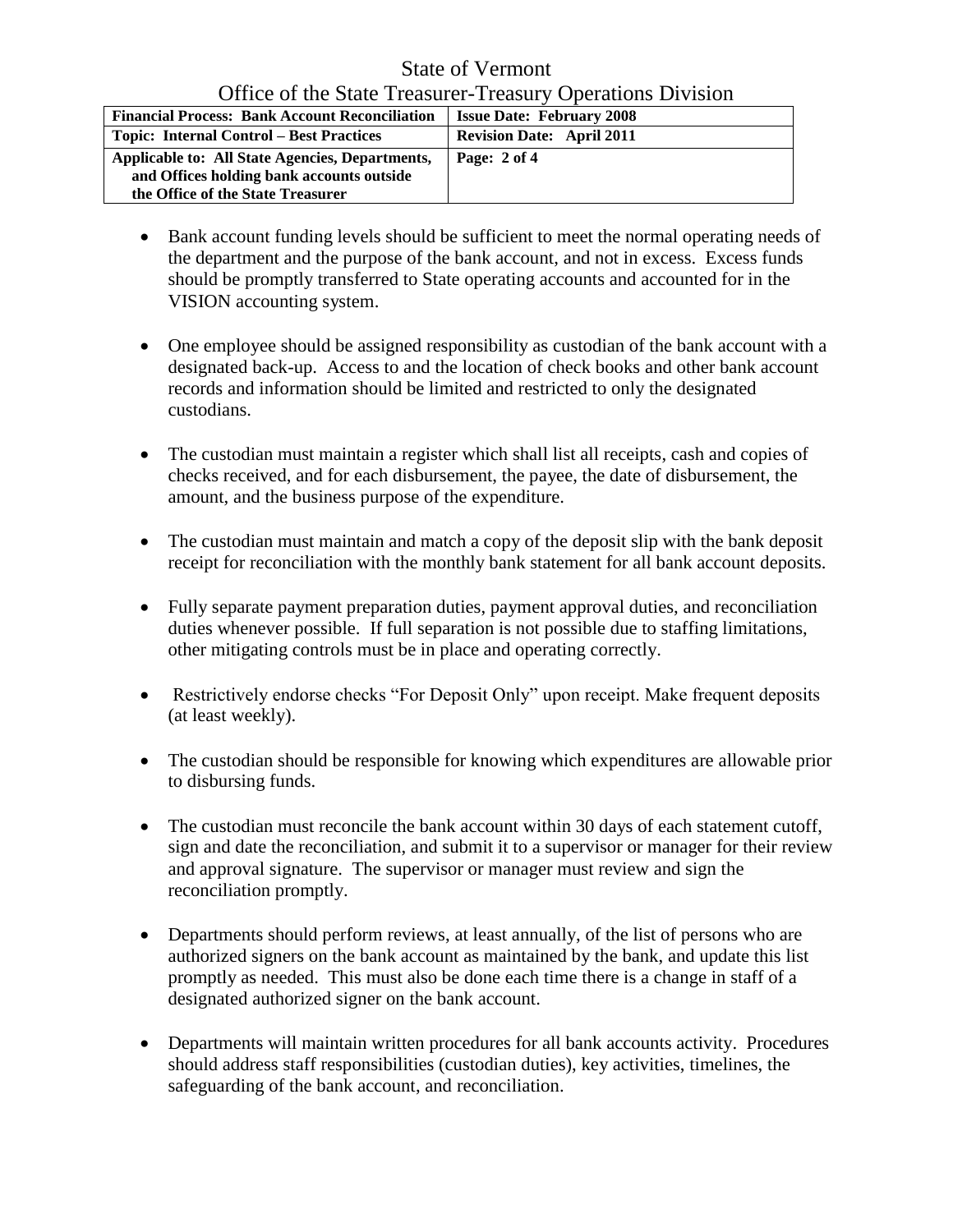#### State of Vermont Office of the State Treasurer-Treasury Operations Division

| <b>Financial Process: Bank Account Reconciliation</b>                                                                             | <b>Issue Date: February 2008</b> |
|-----------------------------------------------------------------------------------------------------------------------------------|----------------------------------|
| <b>Topic: Internal Control – Best Practices</b>                                                                                   | <b>Revision Date: April 2011</b> |
| Applicable to: All State Agencies, Departments,<br>and Offices holding bank accounts outside<br>the Office of the State Treasurer | Page: 3 of 4                     |

- Reconciliation procedures must include,  $(1)$  outstanding checks and deposits lists,  $(2)$ signatures by the person performing the reconciliation and approving the reconciliation, (3) procedures for resolving outstanding checks over 6 months old, and (4) procedures for resolving outstanding deposits over one month old.
- Procedures should be reviewed on a regular basis for applicability and for monitoring self-compliance.
- Any reconciling items should be resolved in a timely manner. The Treasury Operations Division of the Office of the State Treasurer will assist in the clearing of reconciling items as needed.
- Upon suspicion of fraud or theft notify the appropriate supervisory personnel and the Treasury Operations Director of the Office of the State Treasurer immediately.
- Department management should perform unannounced bank account reviews and/or reconciliations periodically.
- In all cases, consideration should be given to closing a bank account if there is no longer a need.
- Established bank accounts may only be closed upon approval of the Office of the State Treasurer.
- Any checks outstanding more than one year must be escheated to the Unclaimed Property Division of the Office of the State Treasurer according to the abandoned property statutes. See Sec. 27.14 V.S.A. § 1242 (a) (11) and associated statutes.
- No account information shall be sent over the internet, to include images of checks, without prior written approval from the Office of the State Treasurer.
- Compliance with these guidelines, and with departmental procedures, is required to keep the account active.